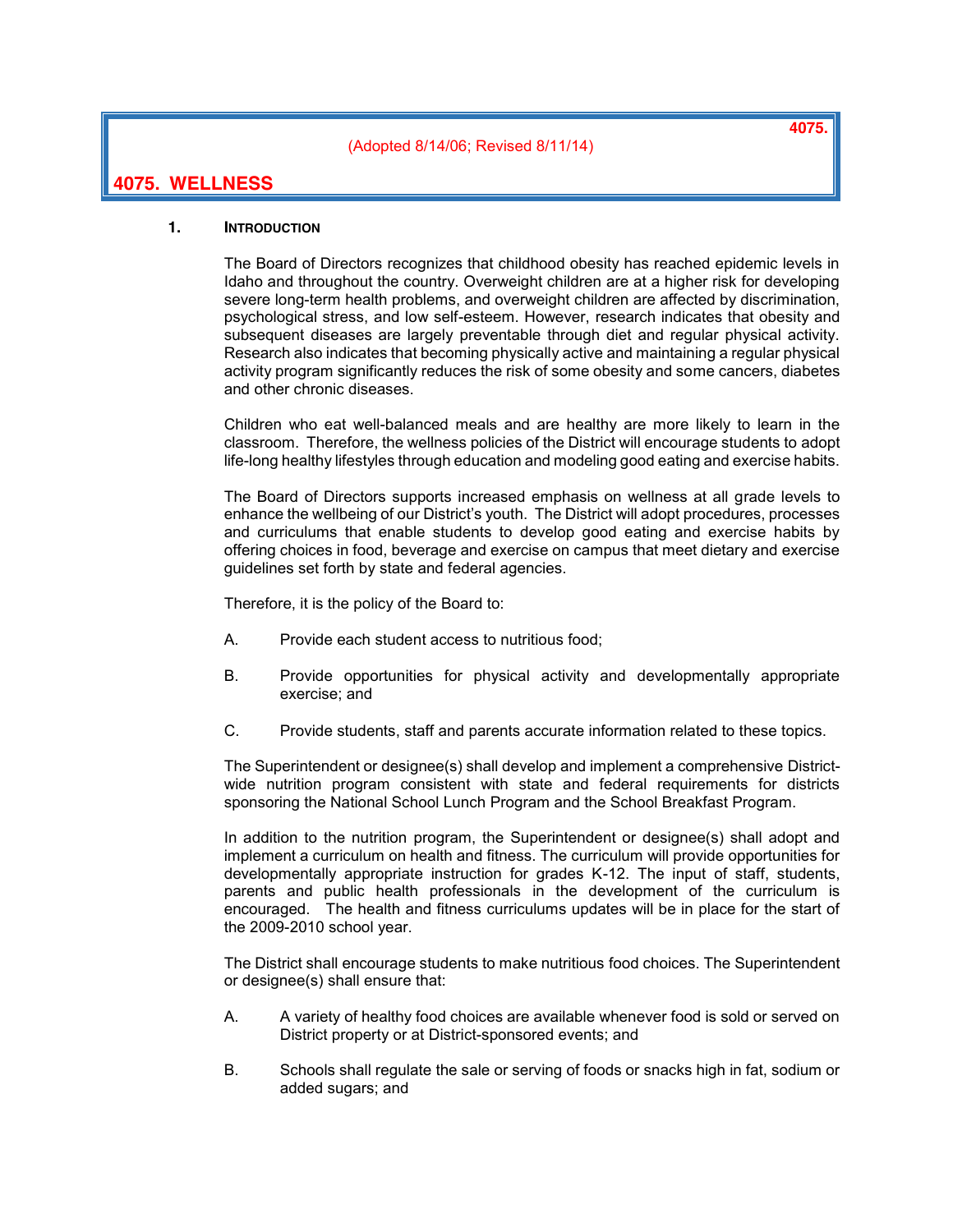C. Nutritious meals served by the school food service program comply with state and federal regulations.

## **2. NUTRITION STANDARDS FOR BREAKFAST AND LUNCH PROGRAMS**

The District supports the philosophy of the National School Lunch, School Breakfast and Summer Food Service programs. The District shall operate these programs providing wholesome meals which conform to the nutritional standards as required by USDA Child Nutrition Programs**.** 

## **3. NUTRITION STANDARDS FOR OTHER FOODS AND BEVERAGES SOLD IN SCHOOLS**

The District supports USDA *"Smart Snacks in Schools"* initiative. *Smart Snacks in Schools* nutrition standards apply to foods and beverages sold in schools during the school day, outside of the School Breakfast Program and National School Lunch Program, and includes à la carte lines, vending machines, and other food and beverage sales not otherwise exempted.

#### **4. CONCESSIONS AND CLASSROOM PARTIES**

After-school concessions and occasional classroom parties and celebrations are exempt from the above guidelines.

# **5. FUNDRAISERS**

Fundraisers held in schools during the school day will comply with USDA *Smart Snacks in Schools* standards with the following exceptions:

- A. School sites will be allowed up to ten (10) exempted fundraisers per year. Each exempt fundraiser is limited to four (4) consecutive days of duration.
- B. *Smart Snacks in Schools* standards would not apply to fundraisers occurring during non-school hours, weekends, off-campus fundraising events, or foods intended to be consumed outside of school (cookie dough, raw pizza kits, etc.)

No exempt fundraiser foods or beverages will be sold in competition with school meals in the food service area during the meal service.

#### **6. STUDENT STORES**

School stores will work toward modifying products for sale to meet the *Smart Snacks in Schools* standards. Annually they will be evaluated to ensure there is progress in meeting these standards.

#### **7. FOOD USED AS A REWARD**

Educators are discouraged from using foods and beverages with low nutritional value as rewards.

# **8. PHYSICAL EDUCATION**

#### **Health and Fitness Curriculum:**

A. The Superintendent or designee shall adopt and implement a comprehensive health and fitness curriculum. The curriculum will provide opportunities for developmentally appropriate instruction for grades K-12.